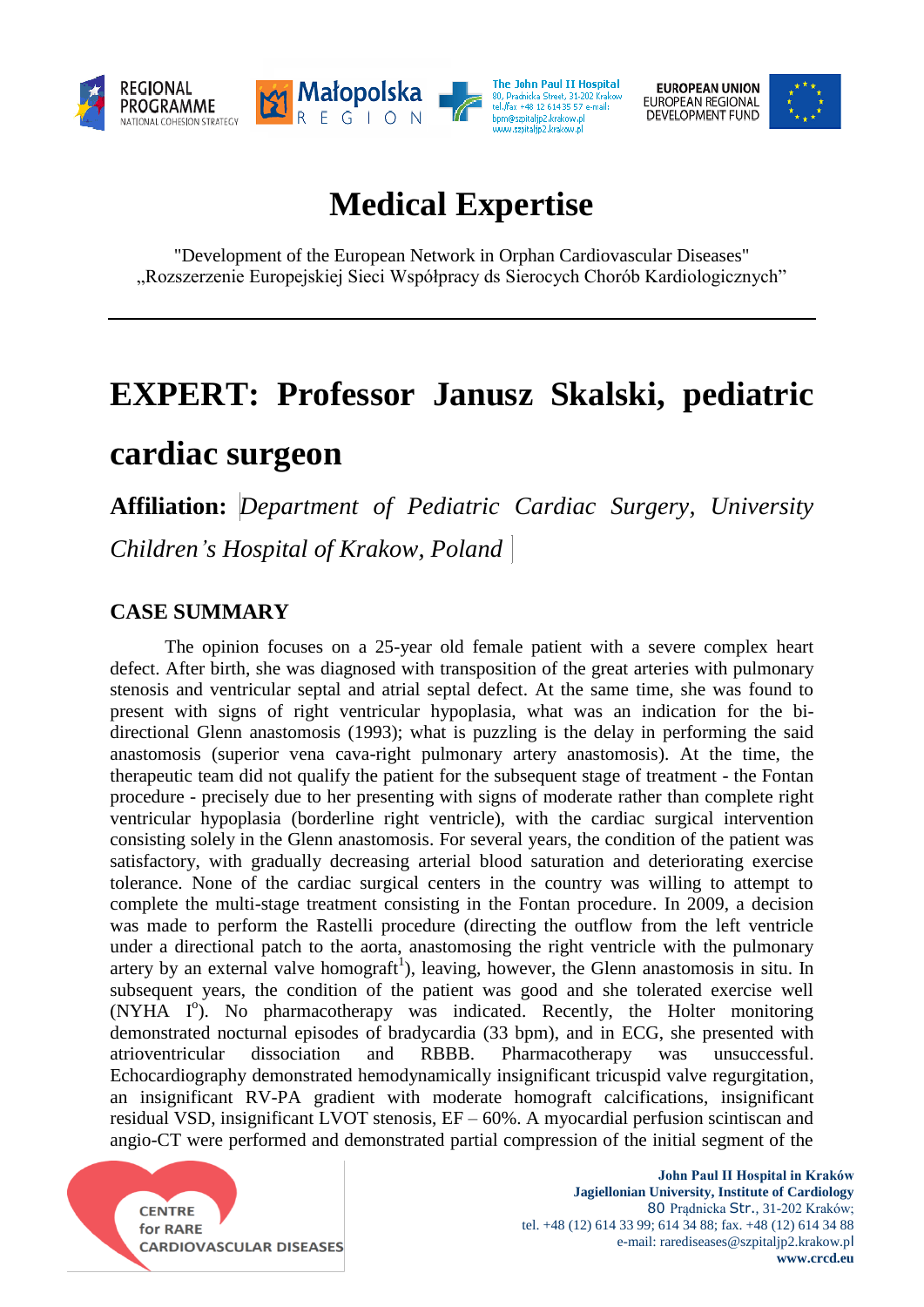

**EUROPEAN UNION** EUROPEAN REGIONAL<br>DEVELOPMENT FUND

left coronary artery by the conduit joining the right ventricle and the pulmonary artery. The scintiscan showed loss of radiotracer uptake in 18% of the myocardium (anterio-lateral, posterio-lateral segments and partially the inferior wall of the left ventricle). In spite of the detected deviations from the norm, the patient shows good exercise tolerance and does not suffer any pain.

Małopolska

The John Paul II Hospital

80, Pradnicka Street, 31-202 Krakov<br>tel./fax +48 12 614 35 57 e-mail:

bpm@szpitaljp2.krakow.pl

www.szpitalip2.krakow.p

### **DISCUSSION**

It is difficult to comment on the treatment the patient received in her early childhood, since we do not have at our disposal complete information on the premises and assumptions underlying the then planned management strategy. We cannot find the answer to the question why no cardiac-surgical treatment was initiated at the time, and the first palliative surgery was performed only when the patient was five years old (1993). One may surmise that the observed since birth right ventricular hypoplasia (albeit moderate) seemed to be an excessive strain, dissuading the cardiac surgeons from performing the highly risky - as it was believed at the time - Rastelli procedure. A palliative procedure, i.e. the bi-directional Glenn anastomosis, was performed, resulting in achieving satisfactory arterial blood saturation and a relative improvement of the patient's general condition. The good adaptation of the patient to the employed cardiac-surgical solution does not justify the therapeutic team leaving the patient without any continuation of operative treatment for many years and their failure to reach any decision. It is the more baffling that the long-term **decreasing the load** on the right heart did not exert any beneficial effect on the possible further development of the right ventricle. Only when the patient did reach maturity, the gradual deterioration of her condition and physical capacity necessitated the search of a radical solution for her health problems.

The employed in 2009, when the patient was 21 years old, concept of surgical treatment consisting in partial correction of the defect by the Rastelli method combined with decreasing the load of the right heart by leaving in situ the functioning Glenn anastomosis was, as it seems, an optimal solution<sup>2</sup>. Such a method of combining palliation with a partial repair of the defect is employed in various variants of modern cardiac-surgical management of the most complex congenital heart defects<sup>3</sup>. Nevertheless, there are no unambiguous recommendations referring to management of an adult patient with a complex heart defect involving transposition of the great arteries, ventricular septal defect, significant pulmonary stenosis and concomitant partial left ventricular hypoplasia<sup>4</sup>.

Considering that a complication in the form of ischemia associated with compression of the coronary artery is an absolutely exceptional phenomenon, in similar situations, determinants of the management strategy should be established individually. To date, no complications consisting in compression exerted by a grafted conduit on the coronary vessels system following the Rastelli procedure have been described. One might, however, anticipate that in some percentage of cases, the grafted homogenous conduit will develop highly advanced calcifications, which will in time lead to compression of the coronary artery that extends just underneath. As long as the conduit remains elastic and susceptible to mutual vascular interactions, one may surmise that the high-pressure flow in the coronary artery is not at risk of compression by the low-pressure RV-PA conduit - assuming the physiological flow and physiological pulmonary resistance – just as it happened in the analyzed case. Typical complications following the Rastelli procedure in an adult include an increasing gradient in the right ventricular outflow tract as well as arrhythmias with bradycardia and